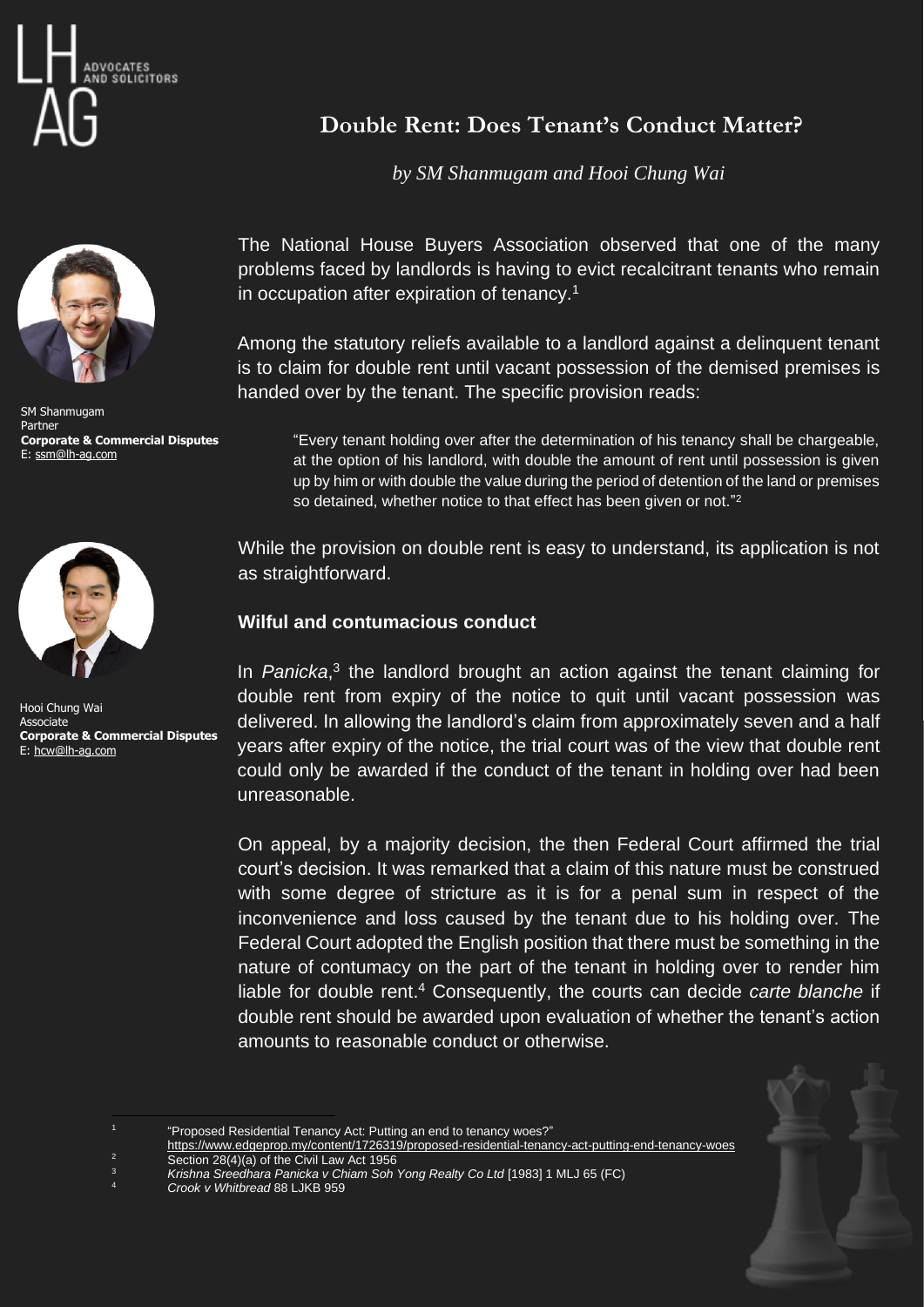

Then came Wee Tiang Yap.<sup>5</sup> In ordering the tenant to pay double rent from expiry of the notice to quit, the then Federal Court opined that wilful or contumacious conduct is not a requirement in law. On the face of it, this appears to be a reiteration of the dissenting judgment in *Panicka* and it alluded to the position that the courts will have to award double rent at the option of the landlord. This leaves the courts with no exercisable discretion.

In *Soong Ah Chow*,<sup>6</sup> the trial court awarded double rent from expiry of the lease although the notice to quit was only served more than two years later. The tenants appealed to the then Federal Court but the appeal was unanimously dismissed. Notably, the Federal Court endorsed the majority view in *Panicka* that the courts retain the discretion to impose double rent. However, similarly with *Wee Tiang Yap*, it did not make contumacious conduct a prerequisite for double rent.

## **Resolving the enigma**

The varying interpretations surrounding the law vis-à-vis double rent have been put to the test.

In *Rohasassets*,<sup>7</sup> the landlord and tenants began negotiating renewal of the tenancies before expiry of the same. This continued well after expiry of the tenancies during which the landlord expressly reserved its right to charge double rent, but at the same time accepted tenders of rent. When the negotiations eventually broke down, the landlord issued notices to quit and demanded vacant possession by 1.10.2011. On 31.10.2011, the tenants handed over the premises.

At the trial court, the landlord's claim for double rent from expiry of the tenancies was dismissed. In turn, the landlord filed an appeal. In allowing the appeal in part, the Court of Appeal ordered double rent to be paid for one month, i.e. from 1.10.2011 to 31.10.2011. A concurrent finding was, however, made by both courts that there must be wilful or contumacious conduct on the part of the tenant in holding over to entitle the landlord to claim for double rent.

Departing from the position laid down in *Panicka*, the Federal Court in *Rohasassets* succinctly clarified the position as follows:

<sup>5</sup> *Wee Tiang Yap v Chan Chan Brothers* [1986] 1 MLJ 47 (FC)

<sup>6</sup> *Soong Ah Chow & Anor v Lai Kok Cheng* [1986] 1 MLJ 42 (FC)

<sup>7</sup> *Rohasassets Sdn Bhd (formerly known as Wisma Perkasa Sdn Bhd) v Weatherford (M) Sdn Bhd & Anor* [2020] 1 MLJ 557 (FC)